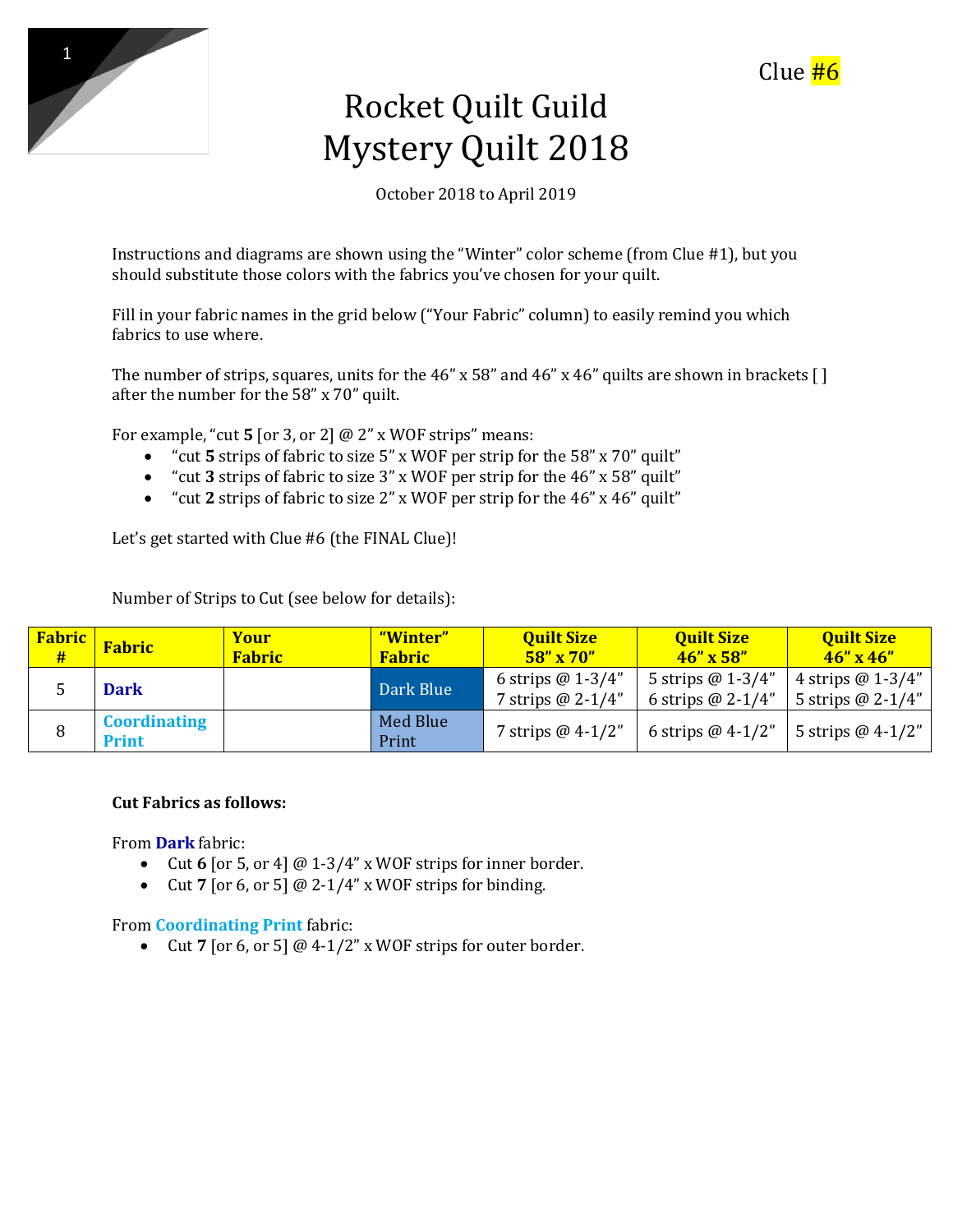

Clue **#6**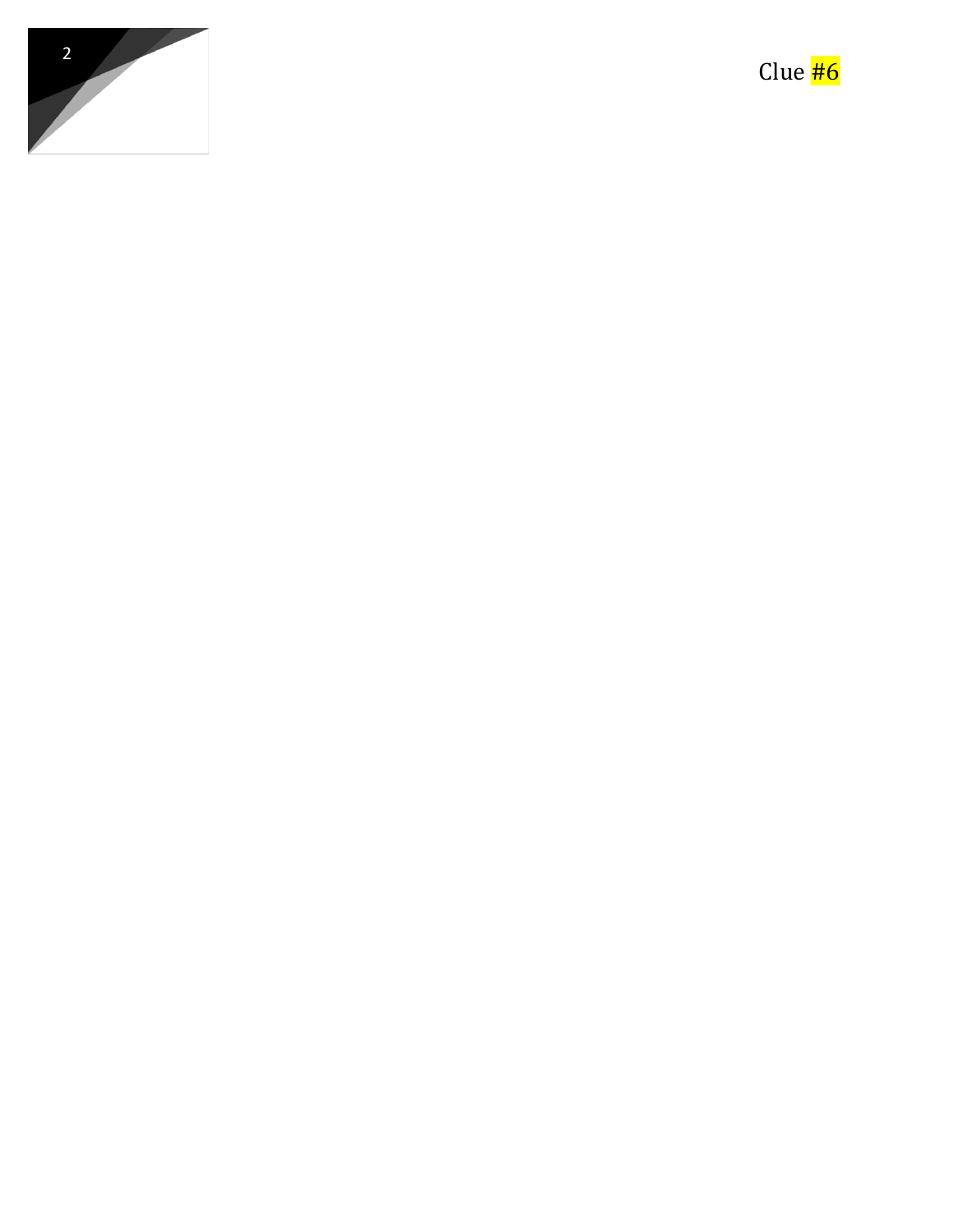

## **Quilt Assembly:**

1. Beginning with a Pinwheel block, sew **2** [or 2, or 2] Pinwheel blocks alternately together with 2 [or 1, or 1] Fussy-Cut blocks, to make row 1.



**Diagram 1** (row 1 for 58" x 70" quilt)



**Diagram 2** (row 1 for 46" x 58" quilt, and 46" x 46" quilt)

- 2. Press seams toward the Pinwheel blocks.
- 3. Repeat to make row 3.
- 4. Repeat to make row 5 (for 58" x 70" quilt only).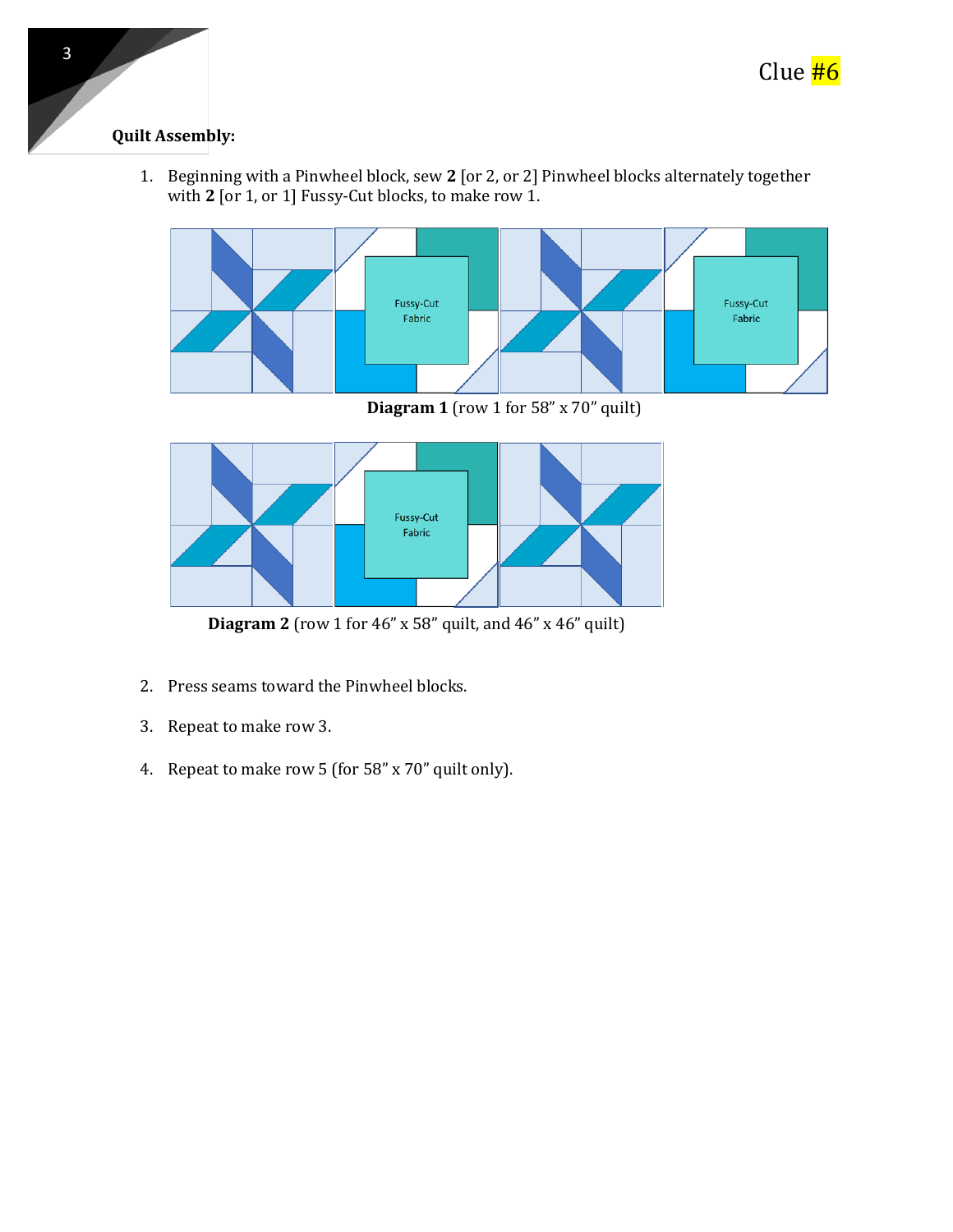

5. Beginning with a Fussy-Cut block, stitch **2** [or 2, or 2] Fussy-Cut blocks alternately together with **2** [or 1, or 1] Pinwheel blocks to make row 2.



**Diagram 3** (row 2 for 58" x 70" quilt)



**Diagram 4** (row 2 for 46" x 58" quilt, and 46" x 46" quilt)

6. Press seams toward the Pinwheel blocks.

4

7. Repeat to make row 4 (for 58" x 70" quilt and 46" x 58" quilt only).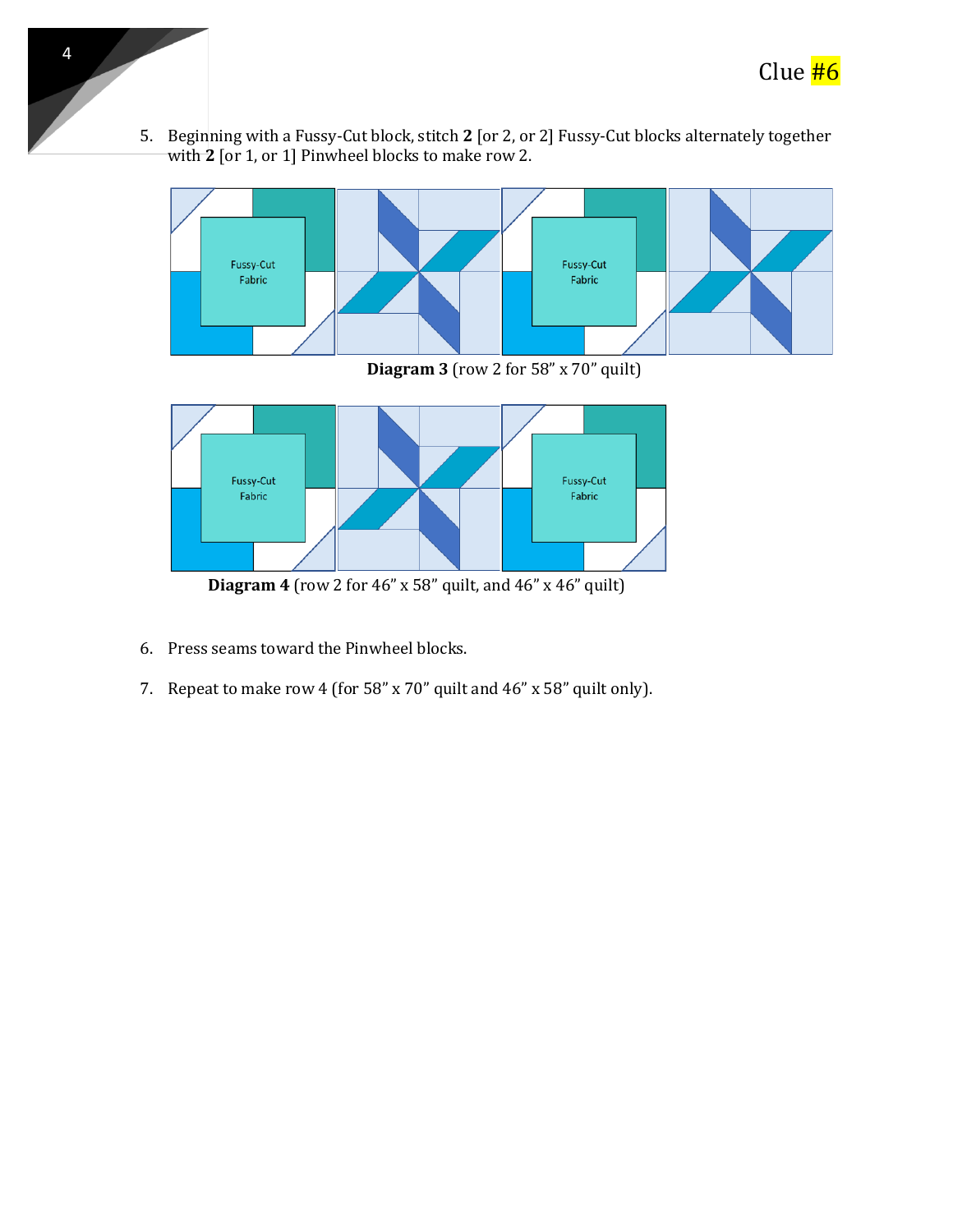

8. Join the rows to complete the quilt center.

**Diagram 5** (58" x 70" quilt)



**Diagram 6** (46" x 58" quilt) **Diagram 7** (46" x 46" quilt)



9. Press seams to 1 side.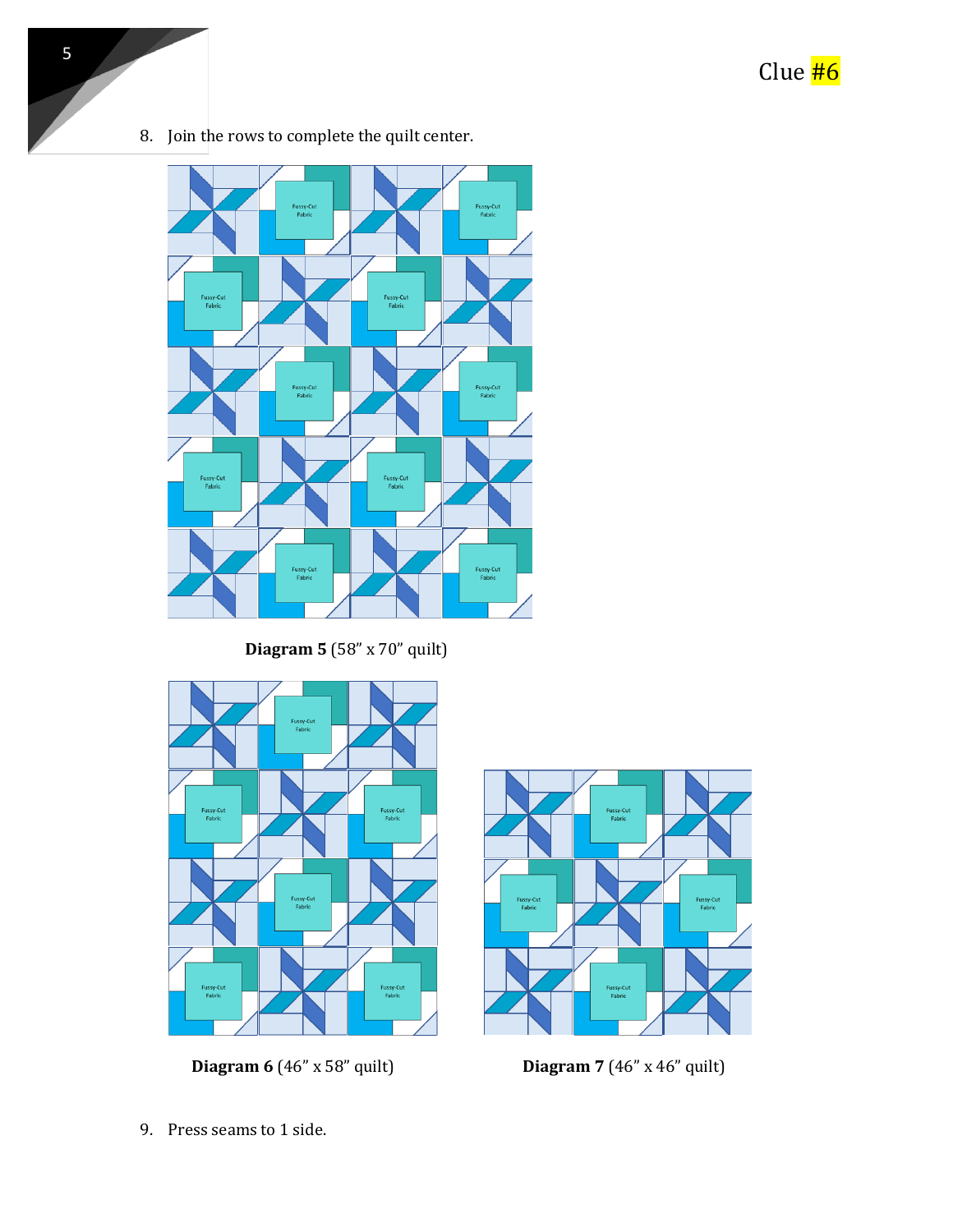

#### **Inner Border:**

- 10. Stitch the 1-3/4" x WOF **Dark** strips short ends together to make a long strip.
- 11. Press seams to 1 side.
- 12. Measure the length of the quilt center, top to bottom, in 3 places (left side, right side, down the center).



- 13. Determine the average of these 3 measurements.
- 14. Cut 2 **Dark** strips to this average length (approx. 60-1/2" for the 58" x 70" quilt, 48-1/2" for the 46" x 58" quilt, and 36-1/2" for the 46" x 46" quilt).
- 15. Pin the 2 **Dark** strips to the left and right sides of the quilt center, easing fullness if needed.



- 16. Stitch the 2 **Dark** strips to the left and right sides of the quilt center.
- 17. Press seams toward the strips.

6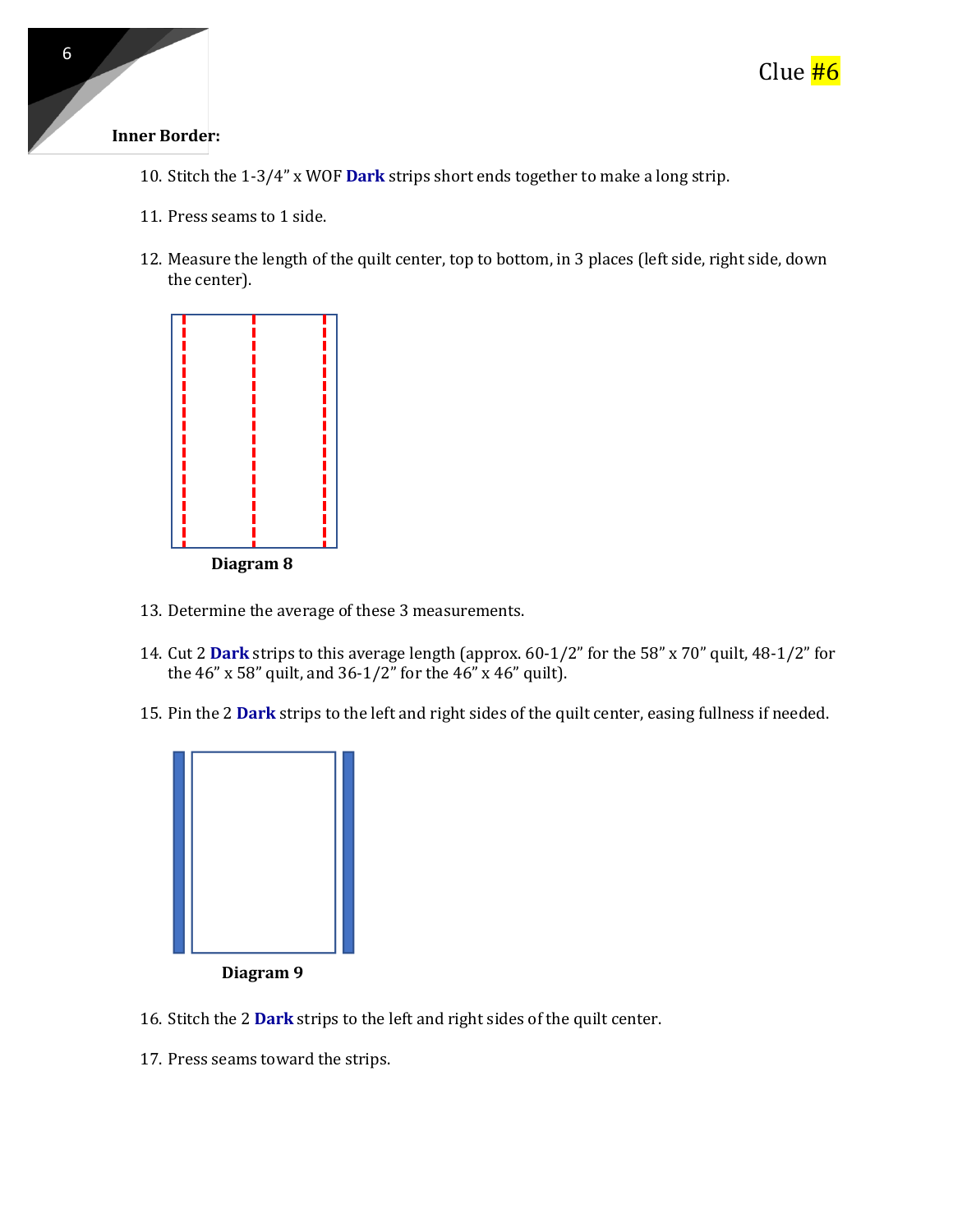

18. Measure the width of the quilt center, left to right, in 3 places (top edge, bottom edge, through the center), including the 2 inner border strips that were added above.



7

- 19. Determine the average of these 3 measurements.
- 20. Cut 2 **Dark** strips to this average length (approx. 51" for 58" x 70" quilt, and 39" for both the 46" x 58" and 46" x 46" quilts).
- 21. Pin the 2 **Dark** strips to the top and bottom edges of the quilt center, easing fullness if needed.



- 22. Stitch the 2 **Dark** strips to the top and bottom edges of the quilt center.
- 23. Press seams toward the strips.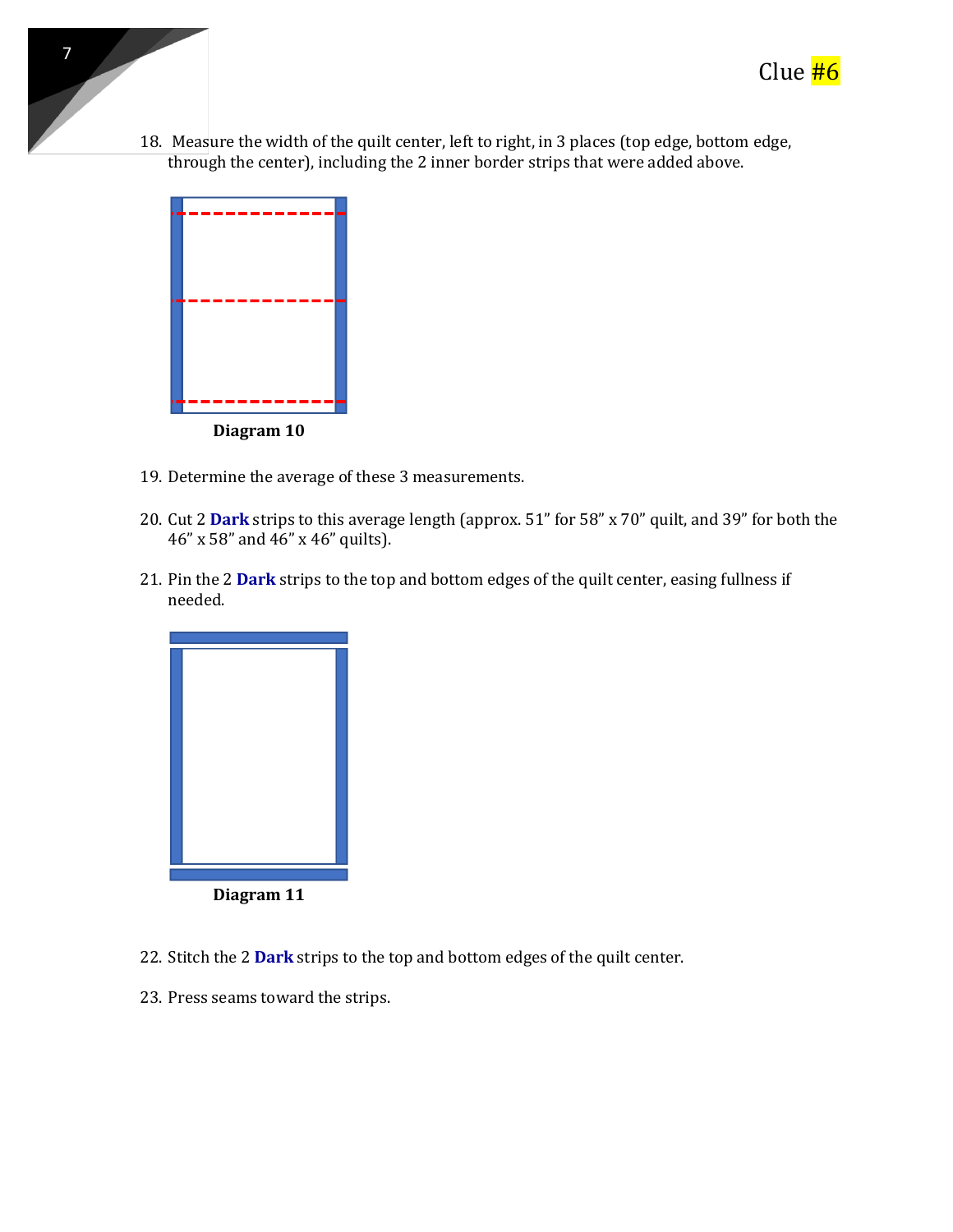

### **Outer Border:**

- 24. Prepare 4-1/4" x WOF **Coordinating Print** strips the same as was done for the Inner Border.
- 25. Measure, Pin and Stitch the **Coordinating Print** strips to the quilt top the same as was done for the inner border, attaching to the left side and right side first, then the top edge and bottom edge.

**Diagram 12**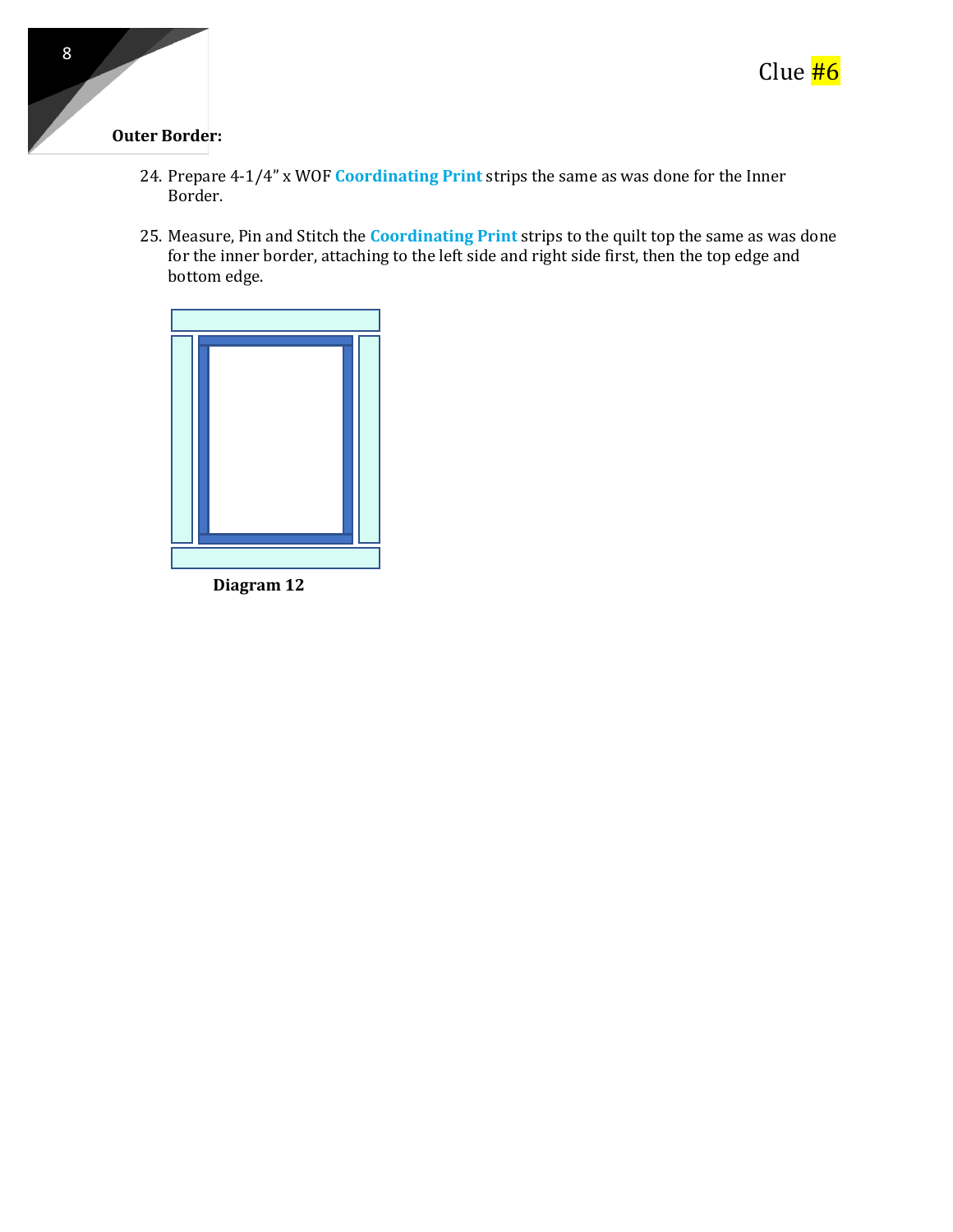

## **Quilt Top:**

26. Your quilt top should now look something like this:



**Diagram 13** (58" x 70" quilt)



 **Diagram 14** (46" x 58" quilt) **Diagram 15** (46" x 46" quilt)

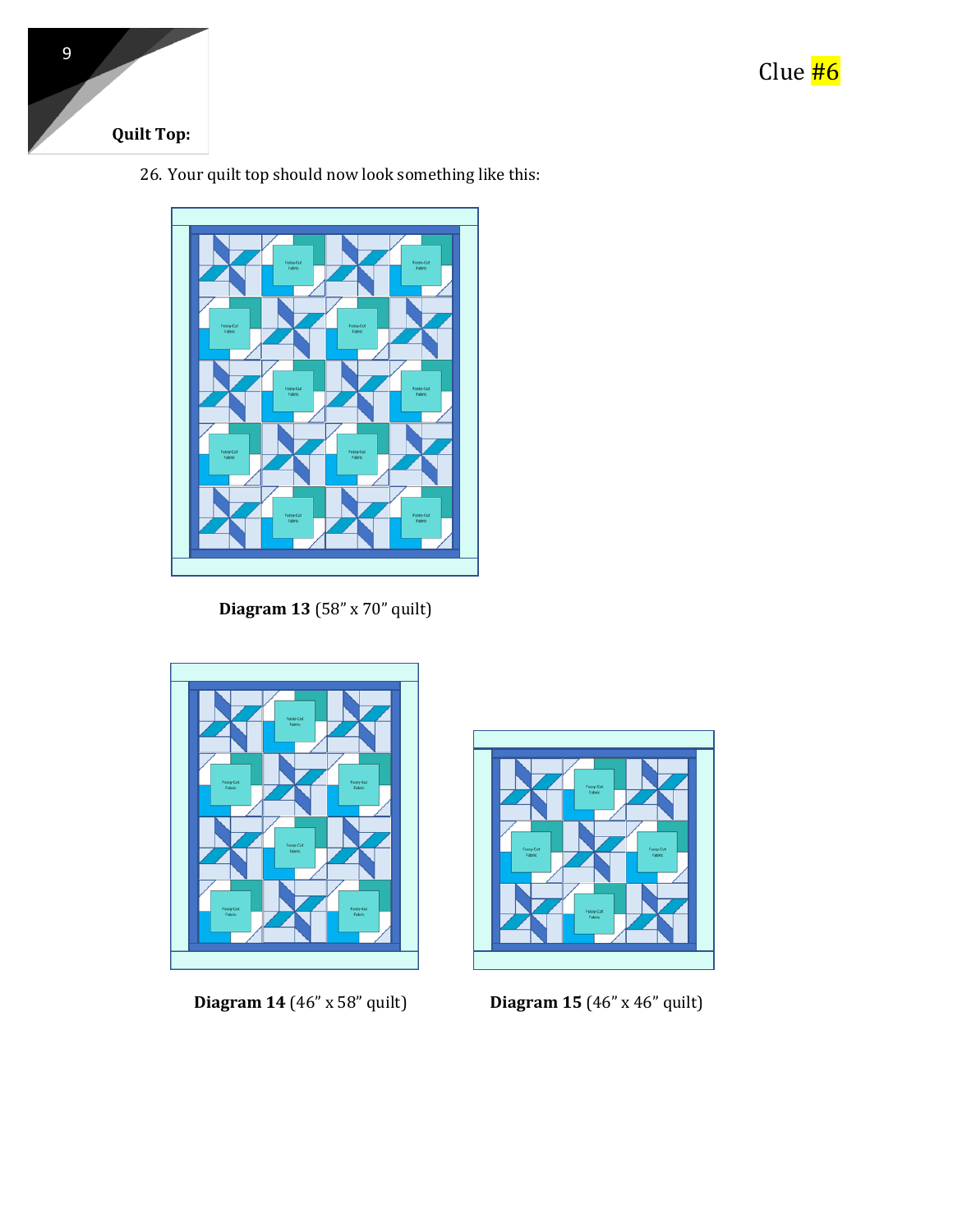## **Quilt and Bind:**

- 27. Prepare binding from **Dark** fabric using your favorite method for making binding.
- 28. Quilt as desired.
- 29. Attach **Dark** binding and bind quilt edges using your favorite method to complete the quilt.

If you have any questions about these instructions, please call or email me.

Diana Marchand [sewfinished@outlook.com](mailto:sewfinished@outlook.com) 407-450-6128